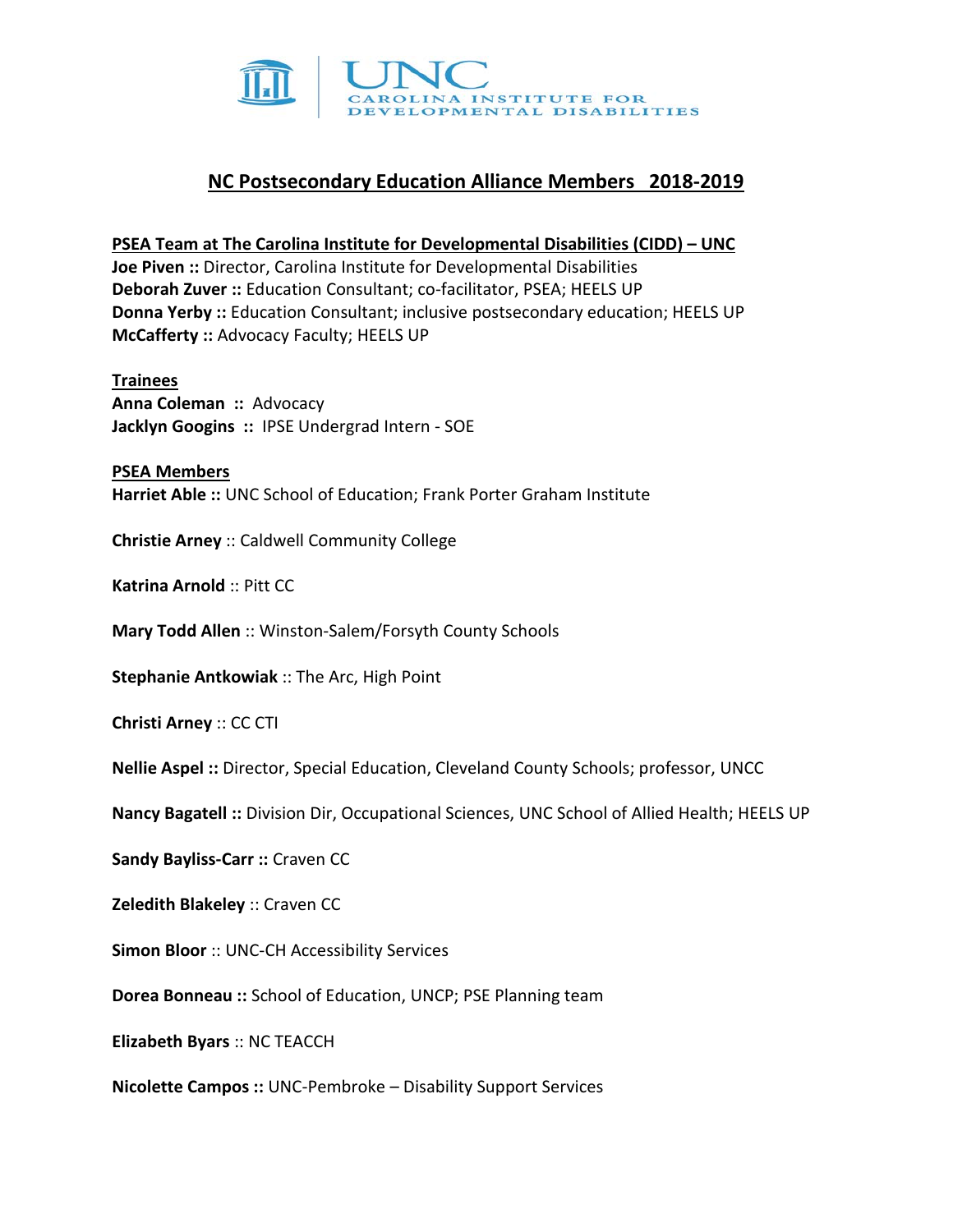

**Dara Chan ::** Researcher, UNC Allied Health Sciences; HEELS UP **Alan Chase ::** NC Emerging Leader; Eye Retreat Founder; Teacher **Debra Childress ::** 3C Institute **Michelle Clark** :: NC DCDT **Terri Cockerham ::** Surry CC **Beverly Colwell** :: Consultant for ID/Secondary Education-NC DPI, Exceptional Children **Chris Cordiero ::** PSE Alum, CIDD, UNC-CH **Betsy Crais ::** Division of Speech & Hearing , UNC; parent; HEELS UP **Brandi Crawley ::** Department of Health and Human Services **Bonnie Davis ::** PSE Supporter **Jennifer Diliberto** :: Special Education, UNC School of Education; HEELS UP **Bryan Dooley ::** Director, NC Empowerment Network; Self-Advocate Leader **Lisa Domby** :: AHS, UNC **Robyn Dorton** :: Self-Advocate Trainer, Project STIR, CIDD-UNC **Jennifer Fielder ::** Central Piedmont CC **Wilson Finks** :: Self-Advocate Trainer, Project STIR, CIDD- UNC **Wanda Fletcher ::** College of the Albemarle: PACE **Nancye Gaj ::** Director, Professional Development/Instructional Support, NC CC System **Jacklyn Googins ::** OT student; HEELS UP **Mike Graves** :: Family advocate, Autism Society **Kerry Hagner ::** Self-advocate, former PSE student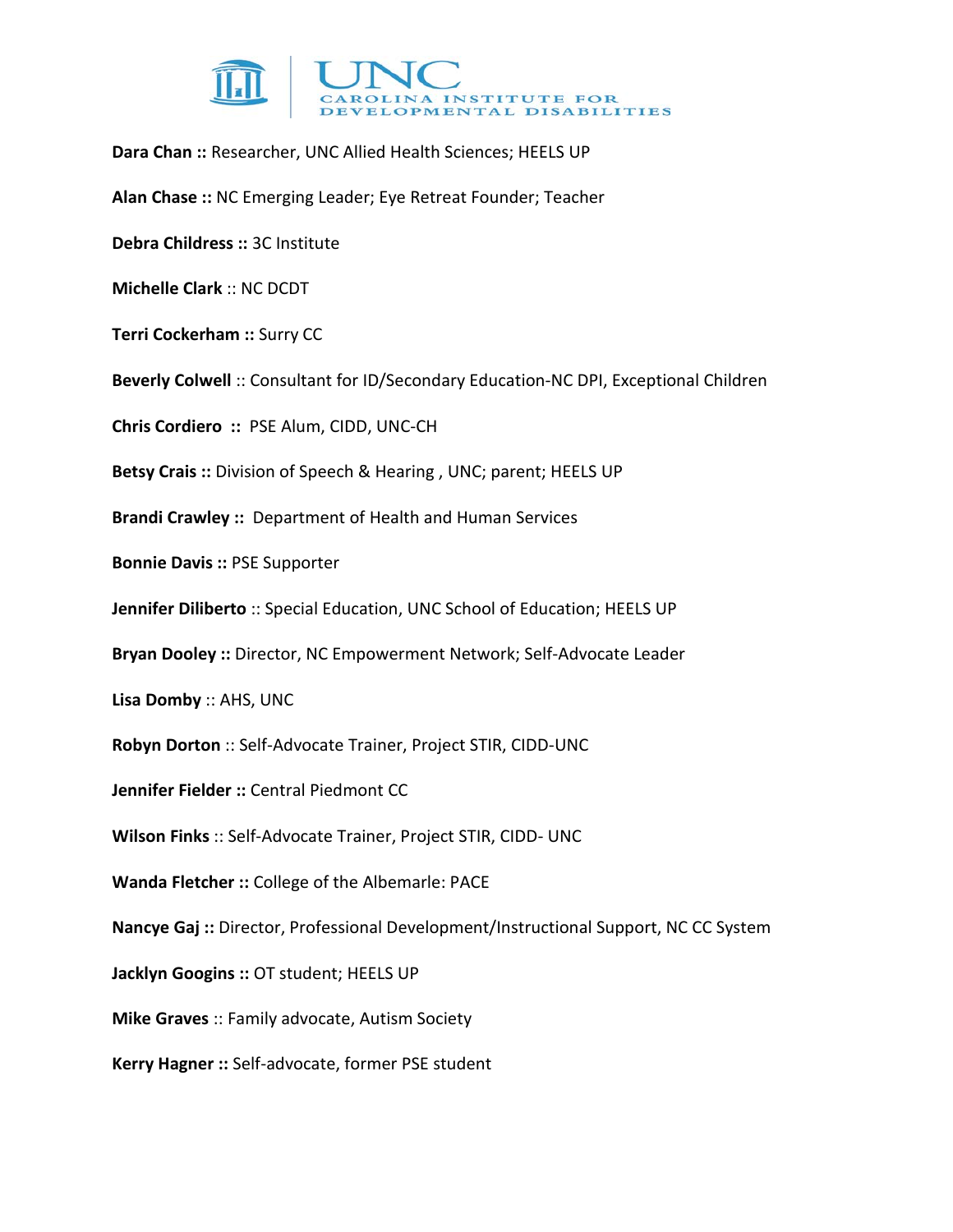

**Timmy Haith ::** Coordinator, Career College, Alamance College

**Michelle Hal ::** Wake Tech Transition Programs

**Stephanie Hanes ::** NC VR - transition

**Clare Harrop ::** UNC Allied Health; HEELS UP

**Dana Hanson-Baldauf** :: PATHSS Project, CHCCS

**Donetta Harper** :: Nash CC

**Lalenia Harrington ::** Beyond Academics, UNCG

**Cindy Hayes ::** PACE at College of the Albemarle

**Cynthia Hinnant** :: Nash CC

**Kim Hinton ::** Caldwell CC; App State satellite

**Deborah Houston** :: Mayland CC

**Trudie Hughes ::** IDD, NC Community College System

**Kara Anne Hume ::** Frank Porter Graham Institute, UNC

**David Ingram** :: NCCDD – Systems Change Manager

**Verla Insko ::** NC House of Representatives, Health and Human Services Committees

**Monica Isbell ::** Coord, Special Needs-Counseling; director, Career College, Alamance CC

**Sharon Jackson ::** Transition Coord, Cleveland Co Schools

**Deborah Keenan ::** Dare to Learn, Dare County

**Robin Keller**:: Wilkes CC

**Kelly R. Kelley ::** Coordinator, University Participant (UP), Western Carolina University

**Jackie Kelty ::** Parent advocate

**Kenneth Kelty ::** Self-advocate leader; former LEND trainee; WCU UP Program grad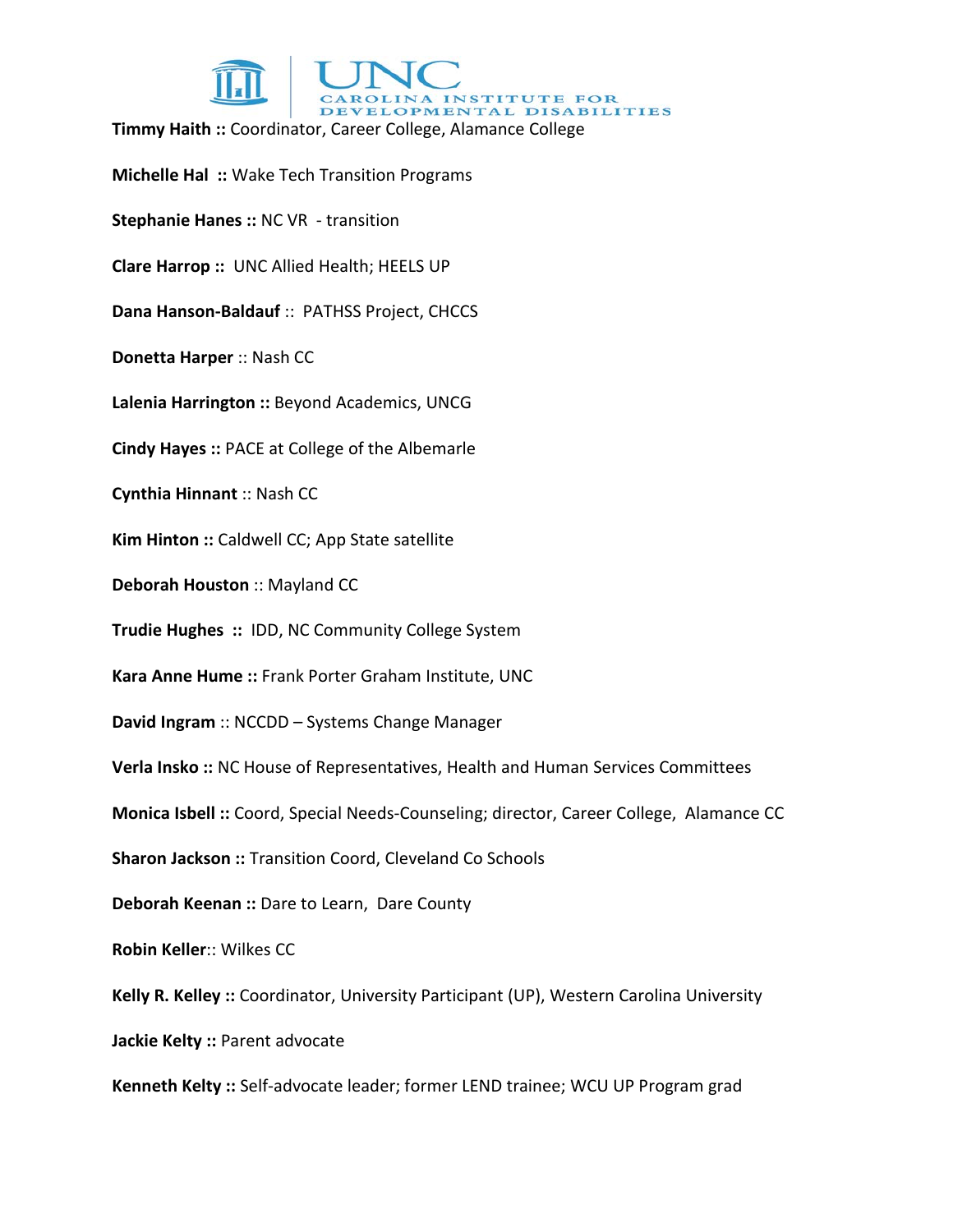

**Patricia Keul ::** NC Coordinator for Project SEARCH

**Laura Klinger ::** NC TEACCH

**Mary LaCorte ::** ECAC

**Matty Lazo-Chadderton ::** PSE Supporter

**Barbara Leach ::** Family Support Program, SSW, UNC

**Freda Lee ::** Teacher Preparation, NC Race to the Top; NC DPI

**Sharon Little ::** Union Co. Transition coordinator

**Lynne Loeser ::** PSE Supporter

**Susan Lombardo ::** Former Transition Facilitator, East Chapel Hill High School

**Nance Longworth ::** NC AHEAD, Coord, Academic/Disability Resources, Davidson College

**Lynn Makor ::** CIDD Consultant in autism to DPI

**Eric Marshburn ::** Administration, Beyond Academics, UNC-Greensboro

**Kathy Martinez** :: Cape Fear CC – Transition programs

**Linda Mason ::** UNC-CH School of Education

**Tammy Maynor** :: Sandhills CC

**McCafferty ::** Advocacy Faculty, UNC-CIDD

**Corey McCarthy ::** PSE Supporter; teacher

**Sherry Mergner ::** Social Work faculty, CIDD-UNC-Chapel Hill

**Jennifer Mock ::** Alamance CC Career College

**Tonya Monroe ::** Director of Career College**,** Randolph Community College

**Baiyina Muhammad** :: Family advocate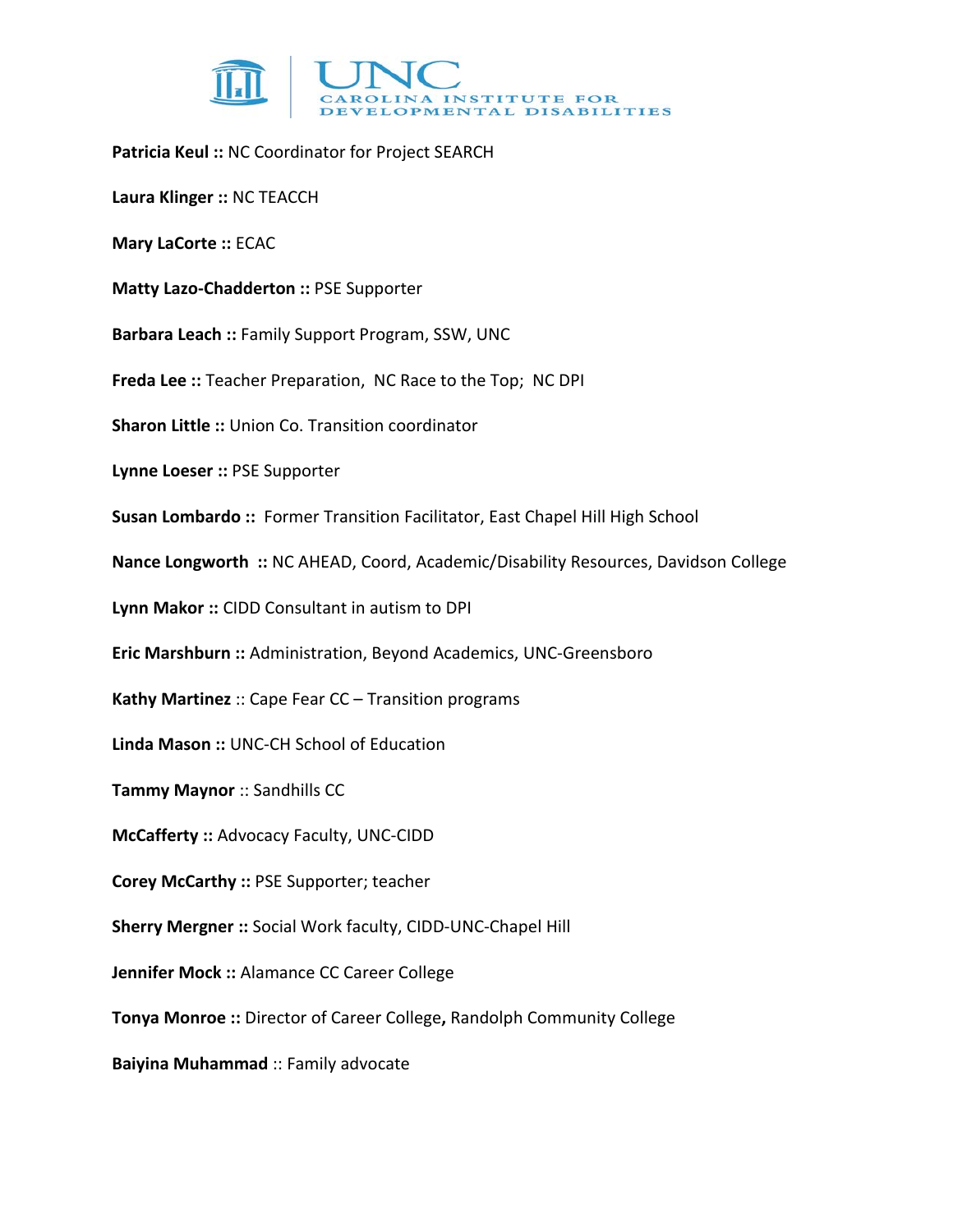

**Duncan Munn** :: Consultant, Systems and Capacity-Building

**Sallie Nowell ::** Doctoral Candidate, AHS **Paul Offen ::** former LEND self-advocate trainee **Myrtle Oliver ::** PACE, College of the Albemarle **Glenna Osborne ::** TEACCH, director, T-STEP **Meredith Owens ::** PSE Supporter **April Oxendine** :: Robeson Co DPH; UNCP PSE Planning team **Ann Palmer ::** Family Faculty, CIDD - UNC-Chapel Hill, advocate, author **Daya Patton** :: Winston-Salem/Forsyth Co. Schools **Robin Pittman** :: SPCC **Lisa Pluff ::** Director, Office of Comprehensive Transition/PSE, Beyond Academics, UNCG **Melinda Plue ::** The Arc – self-advocacy program coordinator **Sue Porr ::** OT, CIDD **I. Azell Reeves ::** NC Council on Developmental Disabilities and family advocate **Holly Riddle ::** IDD Policy advisor, NC DMH/DD/SAS; former Executive Director, NCCDD **Meghan Scrimgeour** :: Researcher, 3C Institute **Melissa Senior** :: UNC **Terri L. Shelton ::** Vice Chancellor for Research/Economic Development, UNCG **Pam Silberman** :: NC Institute of Medicine **Emily Simpson** :: Asst. Director, UNC Carolina College Advising Corps **Shayna Simpson-Hall** :: NC DMH/DD/SAS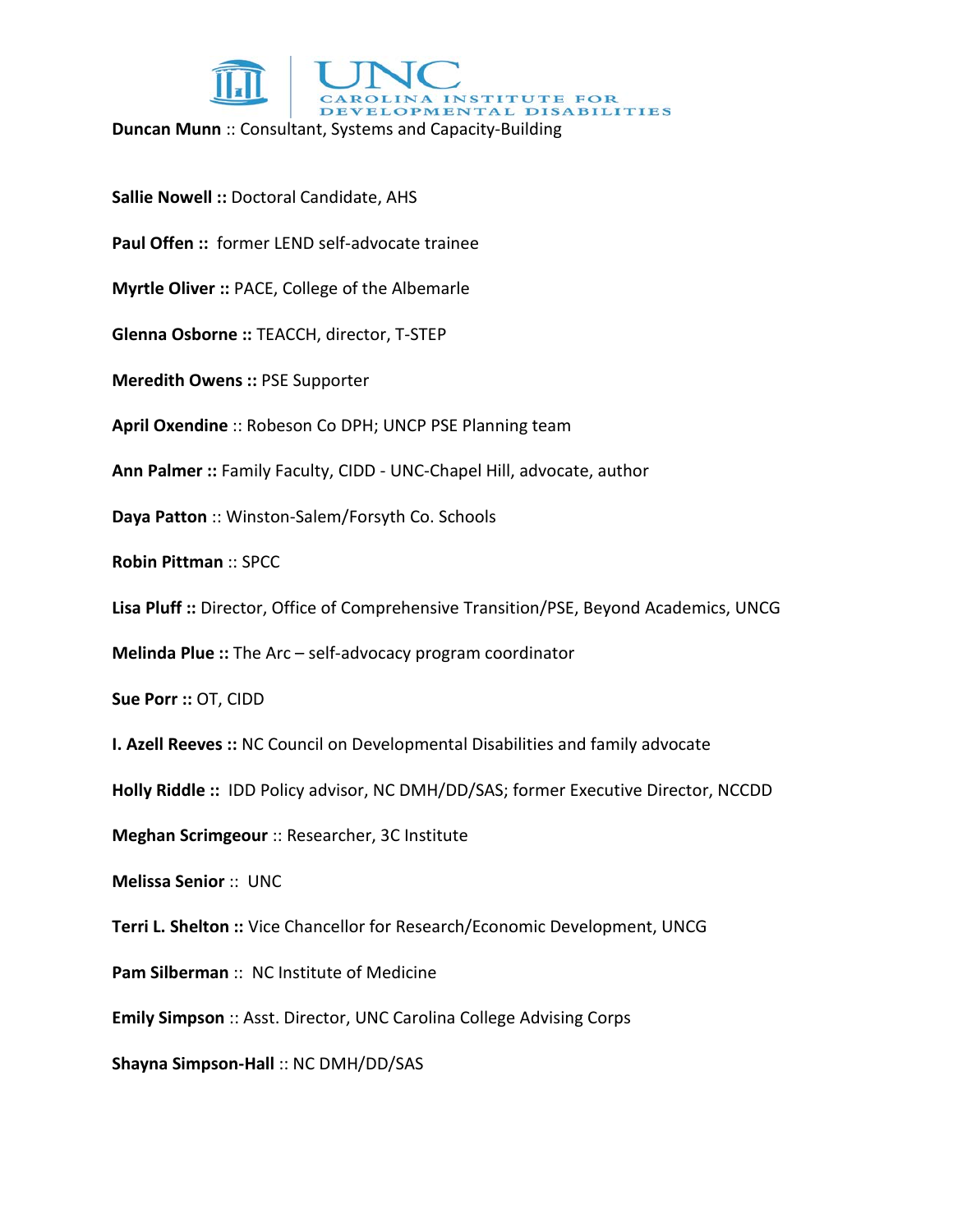



**Teresa Staton** :: Pitt CC **Mary Strong ::** Researcher**,** SDAP, App State **Natasha Suber ::** PSE Supporter, Monarch **Timothy Sweeney ::** College of the Albemarle **Erica Talbert ::** Cape Fear CC **Julia Tennant ::** Wake Tech **Alexis Teplin ::** Former PSE Student **Adela Van Name** :: CHCCS Special Needs Advisory; parent advocate; HEELS UP **Linda Varblow** :: TEACCH; Persever8 **Ginger Walton** :: InFocus; former LEND advocacy trainee in policy **Anna Ward ::** Scholars with Diverse Abilities, Appalachian State University **Cate Weir ::** ThinkCollege, UMASS-Boston **David Westling ::** Special Education, Director, University Participant (UP), WCU **Laurie Weston** :: Director, Transition Studies, Pitt CC **Carol Cutler White ::** Gear-Up NC **Tamira White** :: CRC; Doctoral Candidate, Special Education-UNC **Yasmine White ::** Voices Together **Mya Williams ::** Department of Health and Human Services **Travis Williams** :: NCCDD **Phillip Woodward** :: NCCDD **Nicole Worley ::** SUCCESS, Sandhills CC **Allison Zoller** :: UNC Autism Research Center; parent advocate